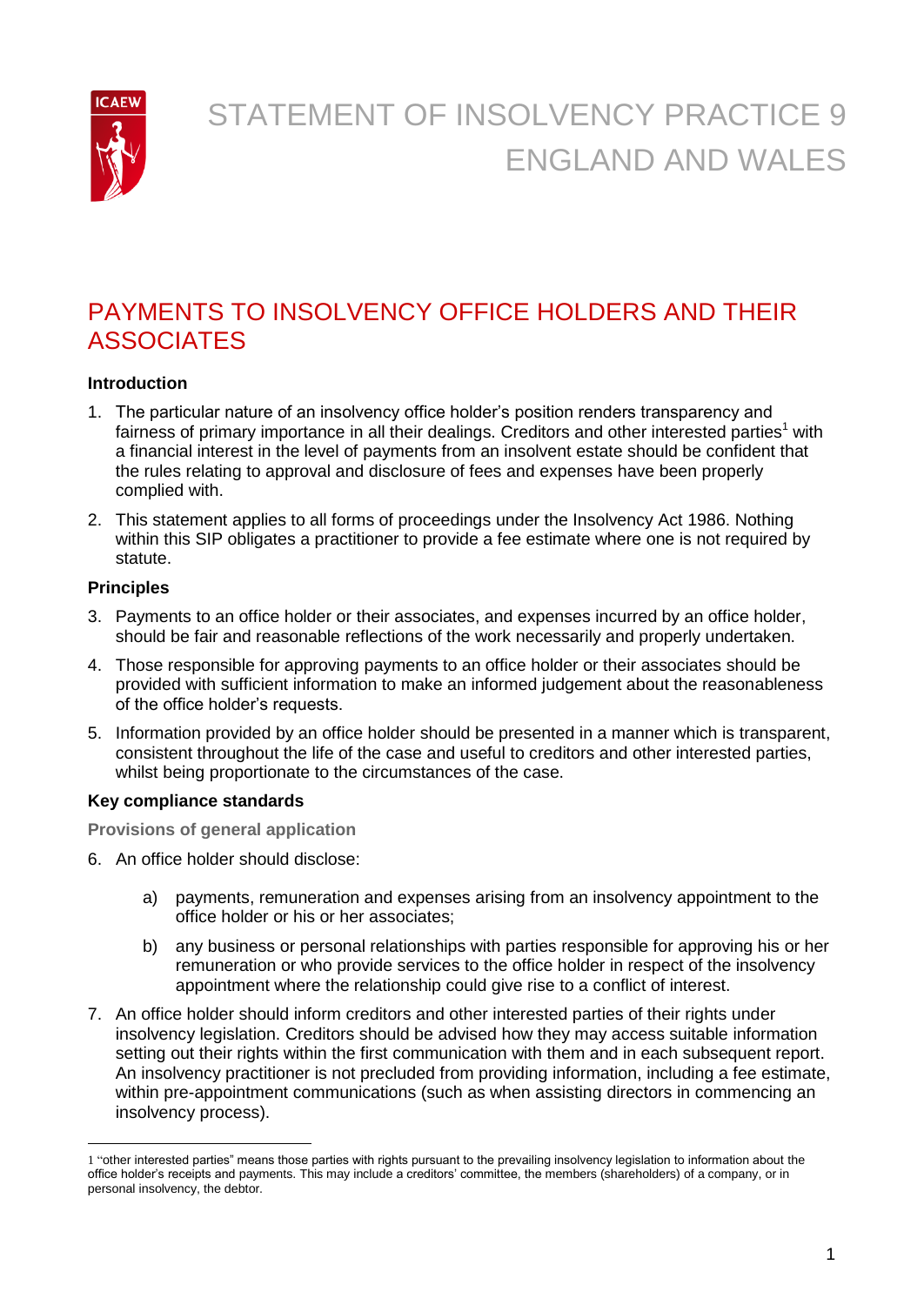- 8. Where an office holder sub-contracts out work that could otherwise be carried out by the office holder or his or her staff, this should be drawn to the attention of creditors with an explanation of why it is being done.
- 9. The key issues of concern to those who have a financial interest in the level of payments from the insolvency estate will commonly be:
	- a) the work the office holder anticipates will be done and why that work is necessary;
	- b) the anticipated cost of that work, including any expenses expected to be incurred in connection with it;
	- c) whether it is anticipated that the work will provide a financial benefit to creditors, and if so what anticipated benefit (or if the work provides no direct financial benefit, but is required by statute);
	- d) the work actually done and why that work was necessary;
	- e) the actual costs of the work, including any expenses incurred in connection with it, as against any estimate provided;
	- f) whether the work has provided a financial benefit to creditors, and if so what benefit (or if the work provided no direct financial benefit, but was required by statute).

When providing information about payments, fees and expenses to those with a financial interest in the level of payments from an insolvent estate, the office holder should do so in a way which facilitates clarity of understanding of these key issues. Narrative explanations should be provided to support any numerical information supplied. Such an approach allows creditors and other interested parties to better recognise the nature of an office holder's role and the work they intend to undertake, or have undertaken, in accordance with the key issues. Where it is practical to do so, the office holder should provide an indication of the likely return to creditors when seeking approval for the basis of their remuneration.

- 10. When approval for a fixed amount or a percentage basis is sought, the office holder should explain why the basis requested is expected to produce a fair and reasonable reflection of the work that the office holder anticipates will be undertaken.
- 11. When providing a fee estimate the office holder should supply that information in sufficient time to facilitate that body making an informed judgement about the reasonableness of the office holder's requests. Fee estimates should be based on all of the information available to the office holder at the time that the estimate is provided and may not be presented on the basis of alternative scenarios and/or provide a range of estimated charges.
- 12. Each part of an office holder's activities will require different levels of expertise, and therefore related cost. It will generally assist the understanding of creditors and other interested parties to divide the office holder's narrative explanations and any fee estimate provided into areas such as:
	- a) administration (including statutory reporting)
	- b) realisation of assets
	- c) creditors (claims and distribution)
	- d) investigations
	- e) trading (where applicable)
	- f) case specific matters (where applicable).
- 13. These are examples of common activities and not an exhaustive list. Alternative or further subdivisions may be appropriate, depending on the nature and complexity of the case and the bases of remuneration sought and/or approved. It is unlikely that the same divisions will be appropriate in all cases and an office holder should consider what divisions are likely to be appropriate and proportionate in the circumstances of each case.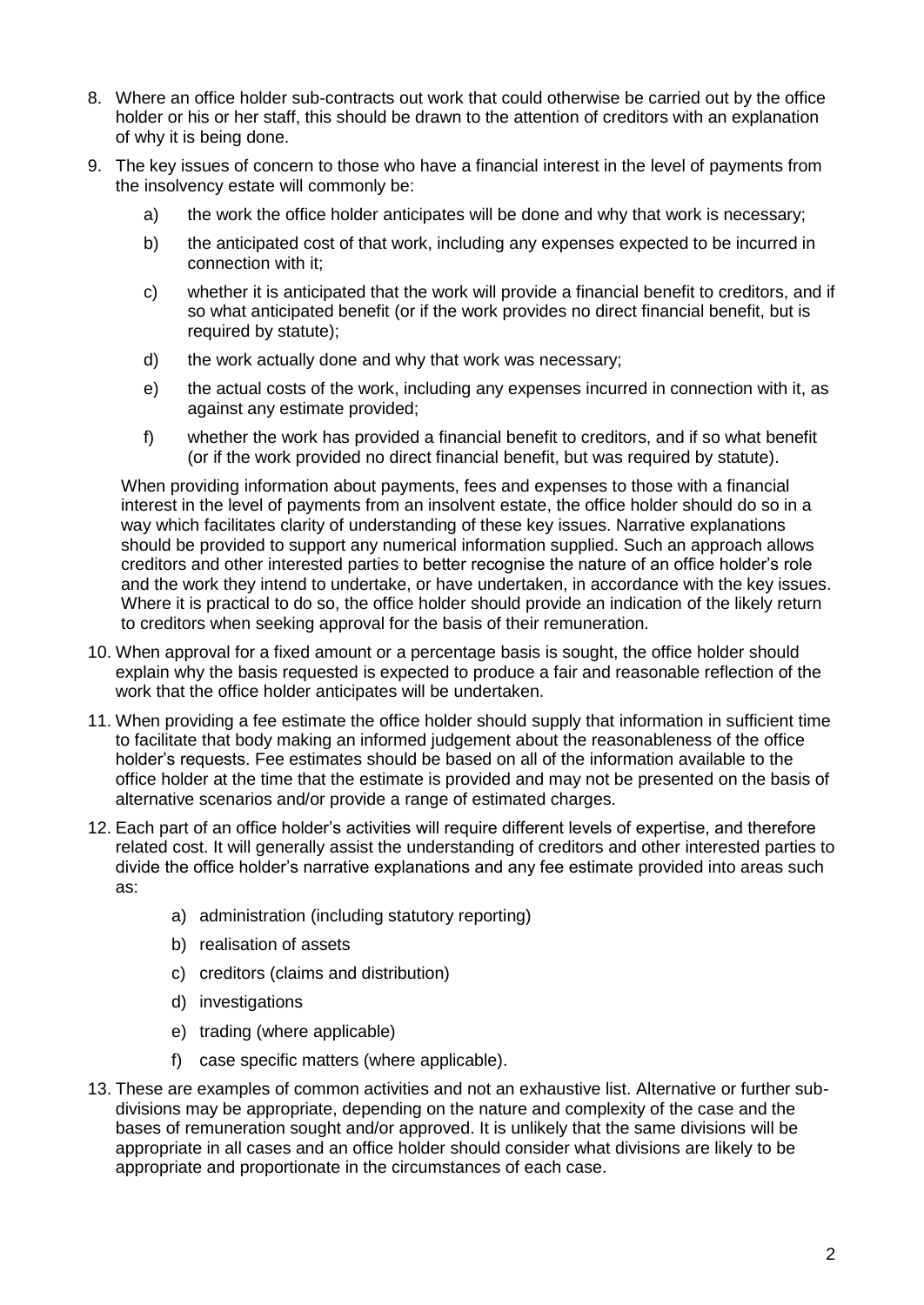- 14. When providing a fee estimate of time to be spent, creditors and other interested parties may find a blended rate<sup>2</sup> (or rates) and total hours anticipated to be spent on each part of the anticipated work more easily understandable and comparable than detail covering each grade or person working on the case. The estimate should also clearly describe what activities are anticipated to be conducted in respect of the estimated fee. When subsequently reporting to creditors, the actual hours and average rate (or rates) of the costs charged for each part should be provided for comparison purposes.
- 15. Where remuneration is sought on more than one basis, it should be clearly stated to which part of the office holder's activities the basis relates. In all cases, an office holder should endeavour to use consistent divisions throughout the duration of the case. The use of additional categories or further division may become necessary where a task was not foreseen at the commencement of the appointment.

#### **Reports to creditors and other interested parties**

- 16. Any disclosure by an office holder of payments, remuneration and expenses should be of assistance to those who have a financial interest in the level of payments from an insolvent estate in understanding what was done, why it was done, and how much it costs.
- 17. Irrespective of the basis or bases of remuneration approved, reports to creditors and interested parties should include a narrative update in respect of the office holder's activity during the period being reported upon, using consistent divisions for each part of the work reported upon, as far as possible.
- 18. When reporting the amount of remuneration charged or expenses incurred during a period, the office holder should use a consistent format throughout the life of the case and provide figures for both the period being reported upon and on a cumulative basis.
- 19. Requests for additional information about payments to an office holder or their associates, or about expenses incurred by an office holder, should be treated by an office holder in a fair and reasonable way. The provision of additional information should be proportionate to the circumstances of the case.

## **Expenses**

20. Expenses are amounts properly payable by the office holder from the estate which are not otherwise categorised as the office holder's remuneration or as a distribution to a creditor or creditors. These may include, but are not limited to, legal and agents' fees, trading expenses and tax liabilities. When providing details of the expenses an office holder anticipates will, or are likely to be, incurred it is acceptable to provide a range, or repeat a range quoted by a third party (for instance for legal costs in litigation).

## **Disbursements**

- 21. Disbursements are expenses met by and reimbursed to an office holder in connection with an insolvency appointment and will fall into two categories; Category 1 and Category 2.
- 22. **Category 1 disbursements**: These are payments to independent third parties where there is specific expenditure directly referable to the appointment in question. Category 1 disbursements can be drawn without prior approval, although an office holder should be prepared to disclose information about them in the same way as any other expenses.
- 23. **Category 2 disbursements**: These are expenses that are directly referable to the appointment in question but not to a payment to an independent third party. They may include shared or allocated costs that may be incurred by the office holder or their firm, and that can be allocated to the appointment on a proper and reasonable basis. Category 2 disbursements require approval in the same manner as an office holder's remuneration. When seeking approval, an office holder should explain, for each category of cost, the basis on which the charge is being

<sup>1</sup> 2 "A blended rate" is calculated as the prospective average cost per hour for the case (or category of work in the case), based upon the estimated time to be expended by each grade of staff at their specific charge out rate.